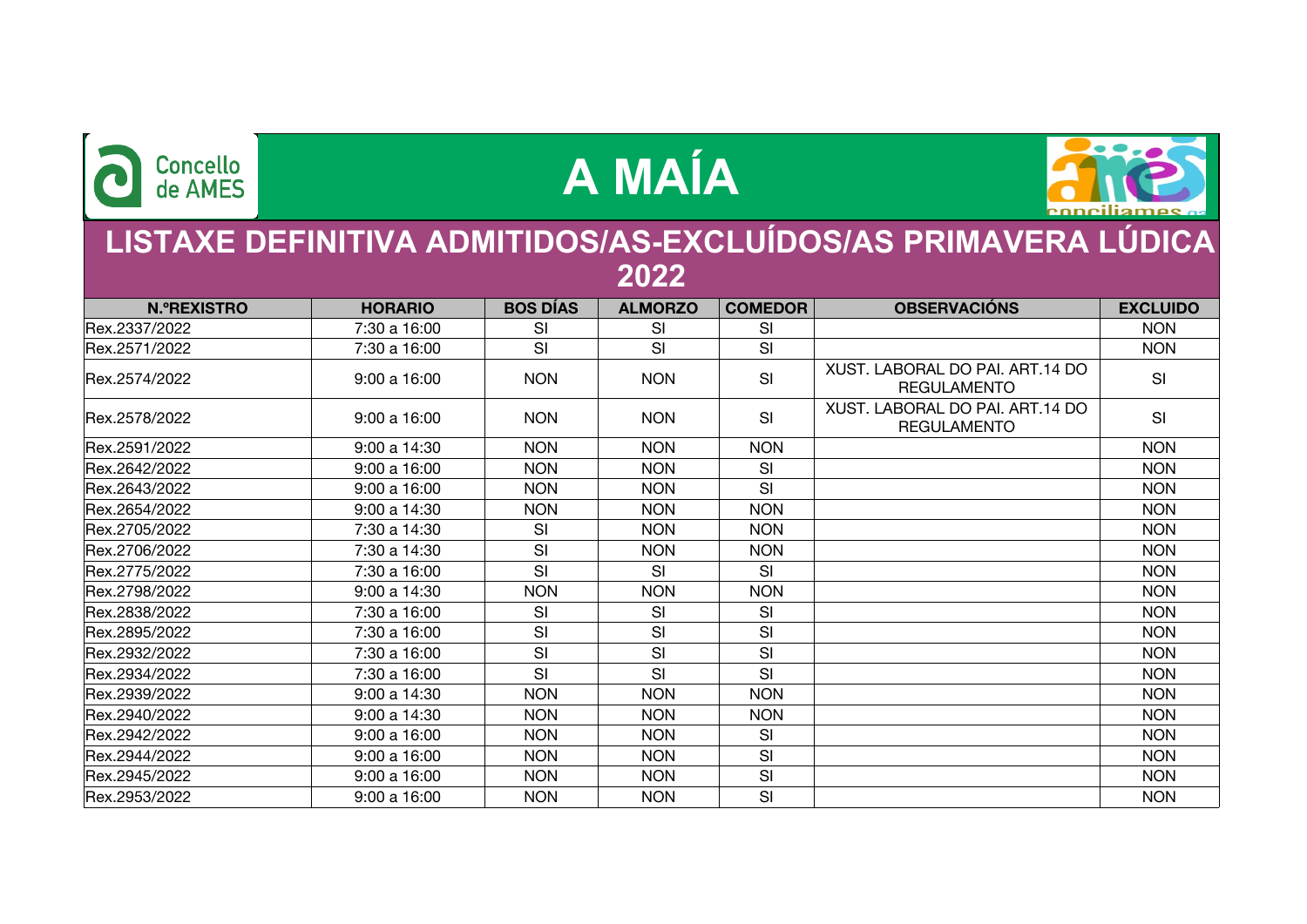| <b>Concello</b><br>de AMES                                            |                | A MAÍA          |                |                |                                                                                        |                 |  |  |  |  |  |
|-----------------------------------------------------------------------|----------------|-----------------|----------------|----------------|----------------------------------------------------------------------------------------|-----------------|--|--|--|--|--|
| LISTAXE DEFINITIVA ADMITIDOS/AS-EXCLUÍDOS/AS PRIMAVERA LÚDICA<br>2022 |                |                 |                |                |                                                                                        |                 |  |  |  |  |  |
| <b>N.ºREXISTRO</b>                                                    | <b>HORARIO</b> | <b>BOS DÍAS</b> | <b>ALMORZO</b> | <b>COMEDOR</b> | <b>OBSERVACIÓNS</b>                                                                    | <b>EXCLUIDO</b> |  |  |  |  |  |
| Rex.2958/2022                                                         | 9:00 a 14:30   | <b>NON</b>      | <b>NON</b>     | <b>NON</b>     |                                                                                        | <b>NON</b>      |  |  |  |  |  |
| Rex.2983/2022                                                         | 9:00a16:00     | <b>NON</b>      | <b>NON</b>     | SI             |                                                                                        | <b>NON</b>      |  |  |  |  |  |
| Rex.2984/2022                                                         | 9:00a16:00     | <b>NON</b>      | <b>NON</b>     | SI             |                                                                                        | <b>NON</b>      |  |  |  |  |  |
| Rex.3006/2022                                                         | 7:30 a 14:30   | SI              | <b>NON</b>     | <b>NON</b>     |                                                                                        | <b>NON</b>      |  |  |  |  |  |
| Rex.3008/2022                                                         | 7:30 a 14:30   | SI              | <b>NON</b>     | <b>NON</b>     |                                                                                        | <b>NON</b>      |  |  |  |  |  |
| Rex.3024/2022                                                         | 9:00 a 16:00   | <b>NON</b>      | <b>NON</b>     | SI             |                                                                                        | <b>NON</b>      |  |  |  |  |  |
| Rex.3029/2022                                                         | 9:00a16:00     | <b>NON</b>      | <b>NON</b>     | SI             |                                                                                        | <b>NON</b>      |  |  |  |  |  |
| Rex.3050/2022                                                         | 9:00a16:00     | <b>NON</b>      | <b>NON</b>     | SI             |                                                                                        | <b>NON</b>      |  |  |  |  |  |
| Rex.3078/2022                                                         | 9:00 a 16:00   | <b>NON</b>      | <b>NON</b>     | SI             | <b>SOLICITUD DE BAIXA</b>                                                              | SI              |  |  |  |  |  |
| Rex.3079/2022                                                         | 9:00a16:00     | <b>NON</b>      | <b>NON</b>     | SI             | SOLICITUD DE BAIXA                                                                     | SI              |  |  |  |  |  |
| Rex.3134/2022                                                         | 7:30 a 16:00   | SI              | SI             | SI             | NON PADRÓN-NAI; SINATURA-<br>PAI;NECESIDADE.<br>CONCILIACIÓN.ART.10 E 14<br>REGULAMTO. | SI              |  |  |  |  |  |
| Rex.3135/2022                                                         | 9:00a14:30     | <b>NON</b>      | <b>NON</b>     | <b>NON</b>     |                                                                                        | <b>NON</b>      |  |  |  |  |  |
| Rex.3136/2022                                                         | 7:30 a 16:00   | SI              | SI             | SI             | NON PADRÓN-NAI; SINATURA-<br>PAI;NECESIDADE.<br>CONCILIACIÓN.ART.10 E 14<br>REGULAMTO. | SI              |  |  |  |  |  |
| Rex.3137/2022                                                         | 9:00 a 14:30   | <b>NON</b>      | <b>NON</b>     | <b>NON</b>     |                                                                                        | <b>NON</b>      |  |  |  |  |  |
| Rex.3178/2022                                                         | 9:00a16:00     | <b>NON</b>      | <b>NON</b>     | SI             |                                                                                        | <b>NON</b>      |  |  |  |  |  |
| Rex.3187/2022                                                         | 9:00a16:00     | <b>NON</b>      | <b>NON</b>     | SI             | <b>SINATURAS DIXITAIS</b>                                                              | SI              |  |  |  |  |  |